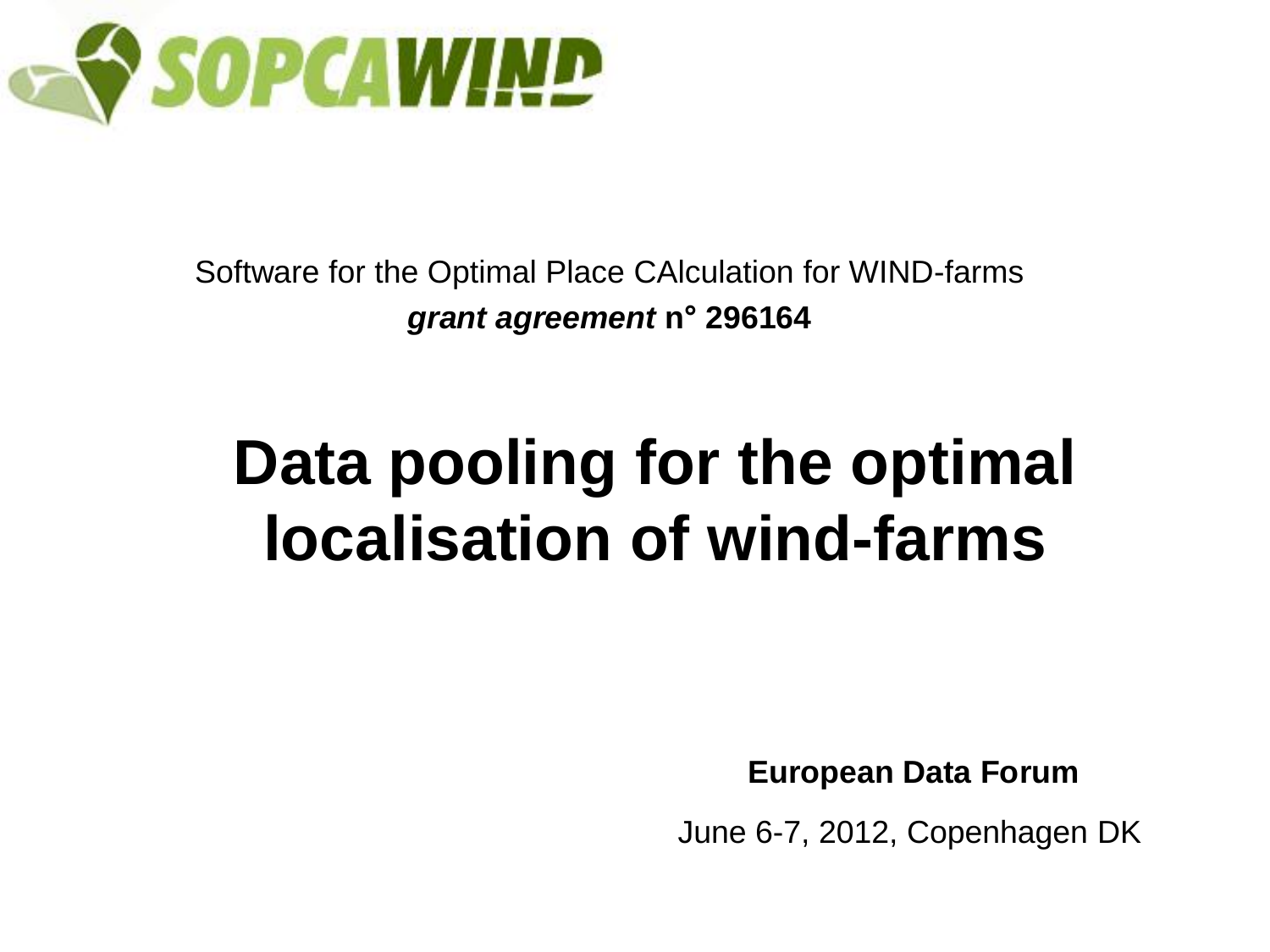

### The context

- Wind farms deployments are highly dependent on the context.
	- Currently, most wind farm designs are strictly focused on power production but…
	- Collateral aspects can delay the deployment and even suspend a wind farm project
		- Which collateral aspects  $\rightarrow$  environmental impact, archeological sites, radiocommunication services.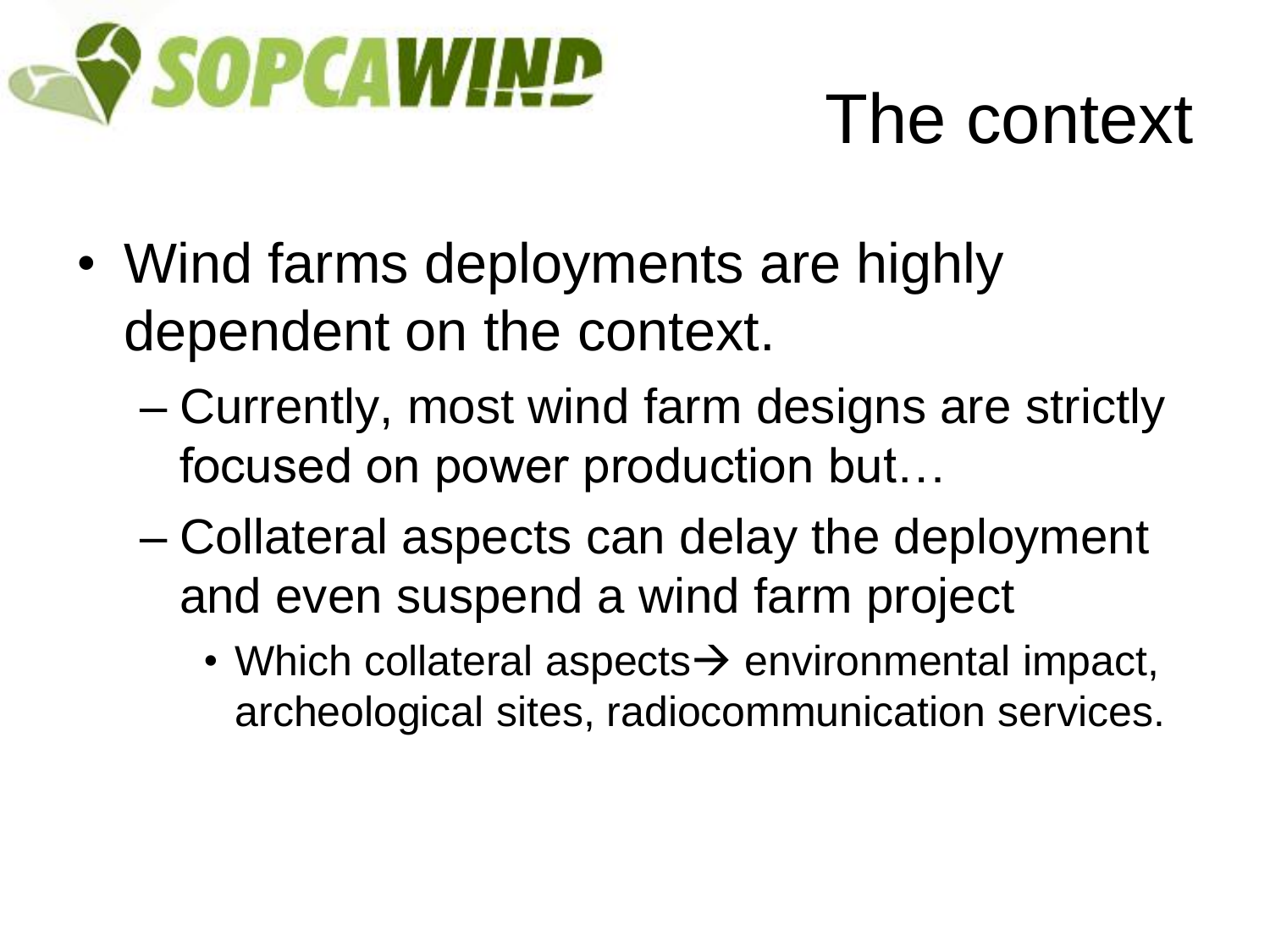

## The goals

#### **SOPCAWIND aims at the design and development of a data pool considering all these aspects that will be used by a software for the optimal localisation of wind farms**

- This is an opportunity for SMEs at different levels:
	- Data production and data pool design and maintenance
	- Optimization software for the wind farm design
	- Consulting services
	- Strategic position in the market
- Validation of the system in two geographical areas:
	- Basque Country
	- Flanders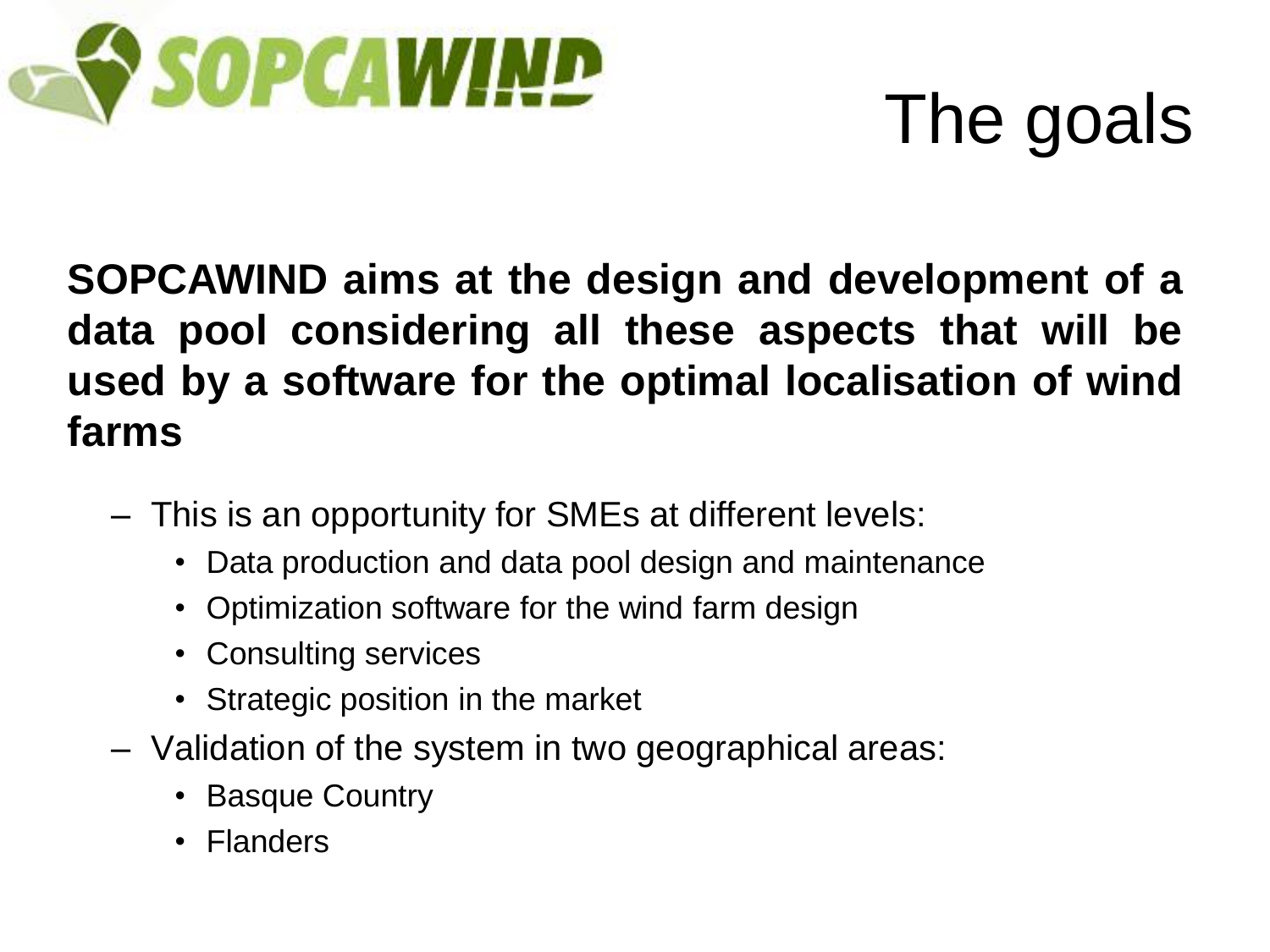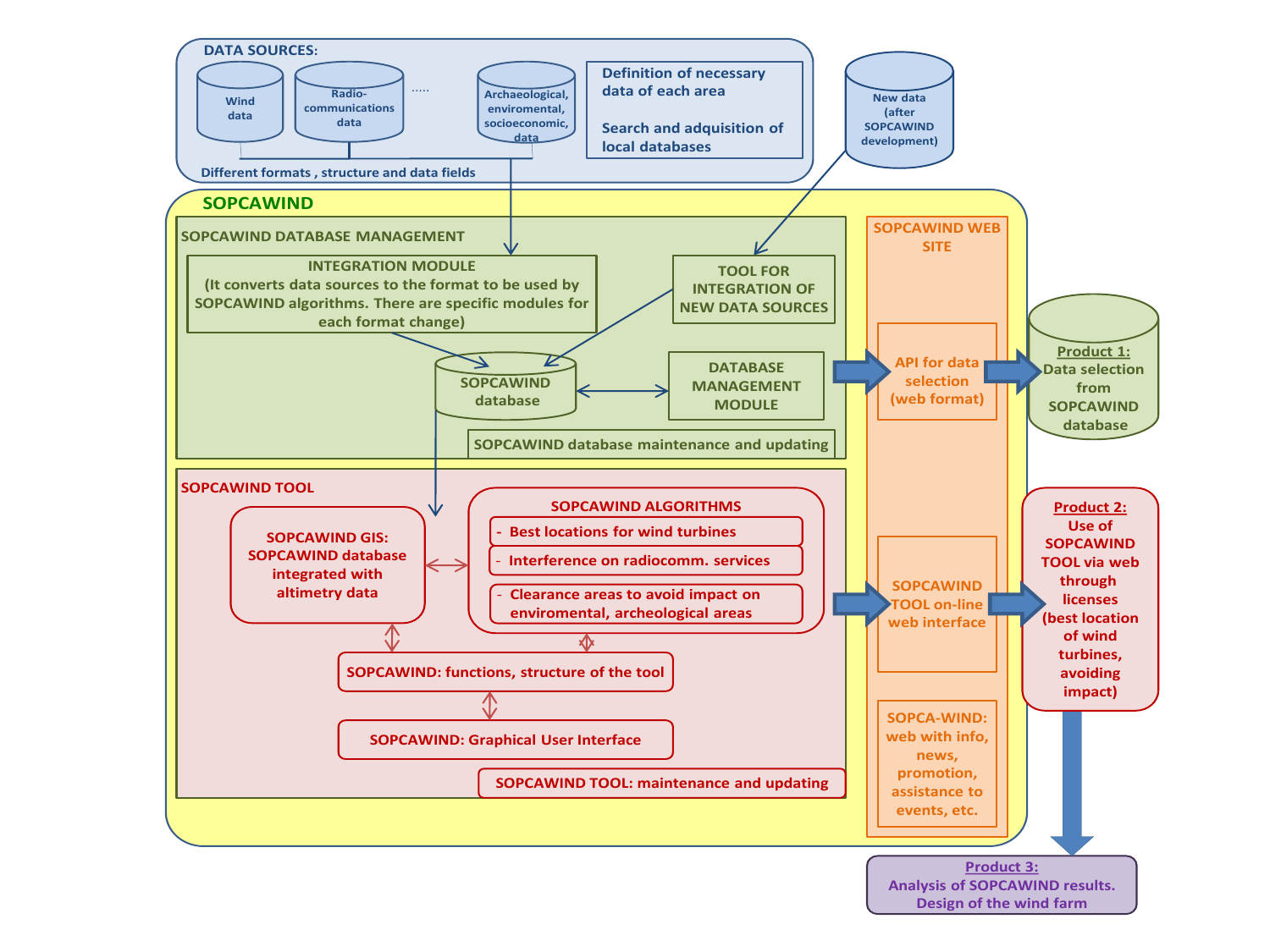

### CONSORTIUM

| <b>Partner</b>                              | <b>Category</b>    | <b>Main role</b>                                                                           |
|---------------------------------------------|--------------------|--------------------------------------------------------------------------------------------|
| Tecnalia<br>Research &<br><b>Innovation</b> | Research<br>Centre | Project leader;<br><b>Technical</b><br>Coordinator;<br>Optimization engine<br>expertise    |
| <b>UPV/EHU</b>                              | University         | Data collection,<br>environmental,<br>archeological and<br>radiocommunication<br>expertise |
| <b>Eurohelp</b>                             | <b>SME</b>         | GIS and web<br>development                                                                 |
| <b>GEOX</b>                                 | <b>SME</b>         | Data pool<br>development                                                                   |
| <b>ANEMOS</b>                               | <b>SME</b>         | Wind data and wind<br>expertise                                                            |
| 3E                                          | <b>SME</b>         | <b>Wind Farm</b><br>designers                                                              |



| <b>Project kick-off</b> | <b>Duration</b> |
|-------------------------|-----------------|
| May 1st, 2012           | 24 months       |

| <b>Budget</b> | <b>Requested EU</b><br>contribution |
|---------------|-------------------------------------|
| 2.468.785€    | 1.950.000€                          |